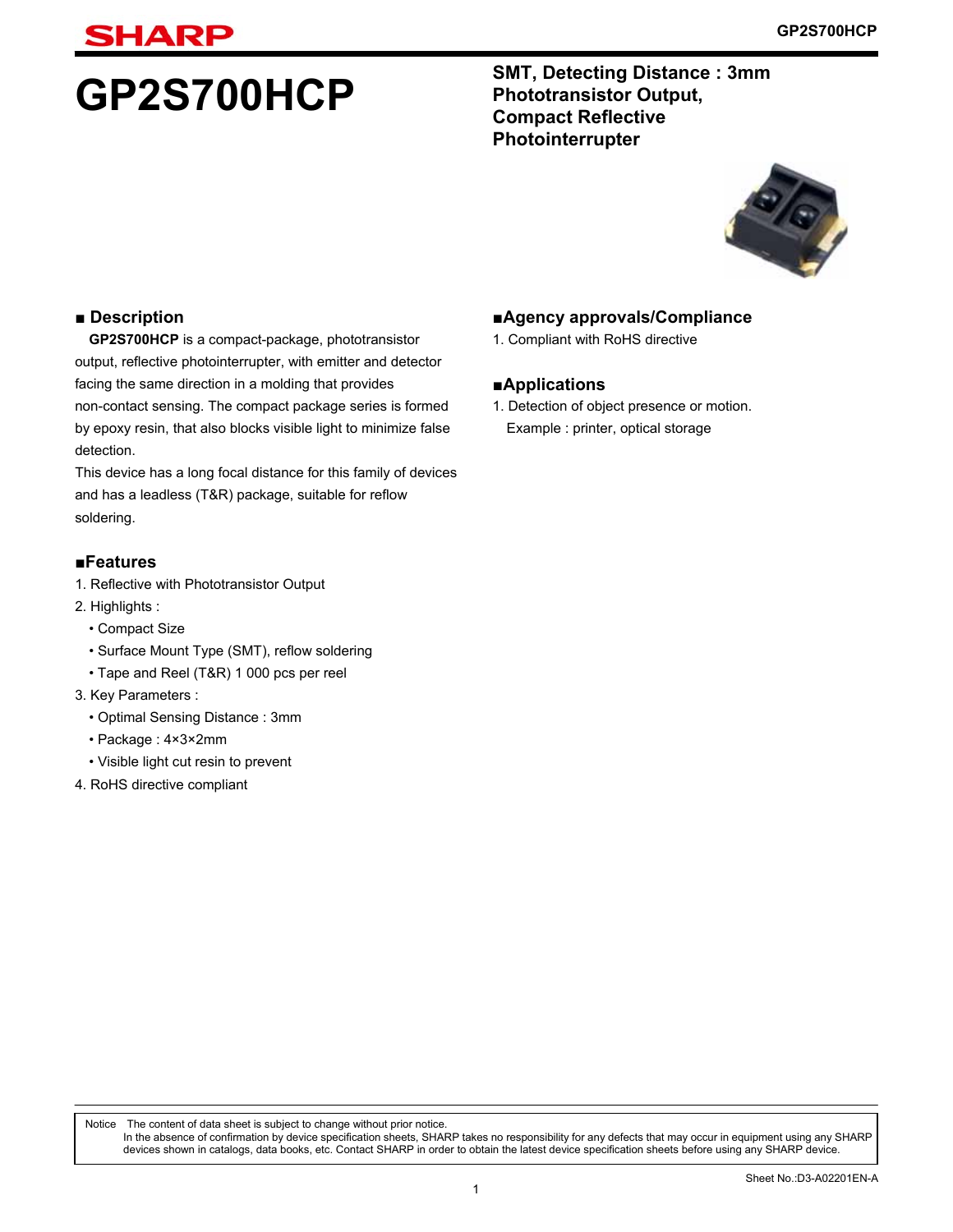

### **■ Internal Connection Diagram**



**■ Outline Dimensions** (Unit : mm)



- Unspecified tolerance : ±0.3mm.
- Dimensions in parenthesis are shown for reference.
- Dimensions on the outline drawing is the maximum value excluding burr.
- The dimensions shown do not include burr.
- Burr's dimension : 0.15mm MAX.

### Product mass : approx. 0.01g

Plating material : Au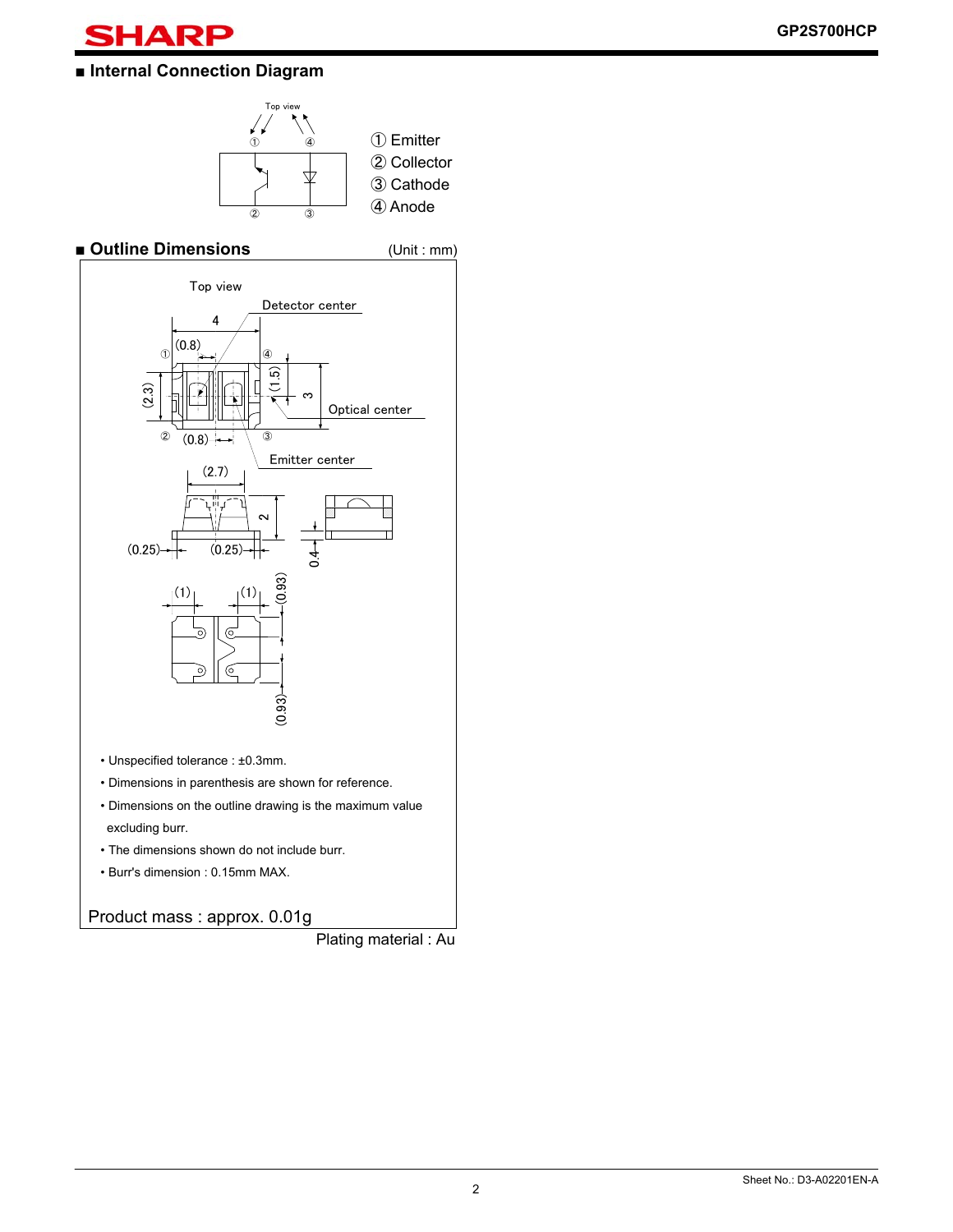

### ■ **Absolute Maximum Ratings**

| ■ Absolute Maximum Ratings<br>$(T_a=25^{\circ}C)$ |                                      |                                                                                                                                                              |        |             |  |  |
|---------------------------------------------------|--------------------------------------|--------------------------------------------------------------------------------------------------------------------------------------------------------------|--------|-------------|--|--|
|                                                   | Parameter                            | Symbol                                                                                                                                                       | Rating | Unit        |  |  |
|                                                   | Forward current                      | $1\mathrm{F}$                                                                                                                                                | 50     | mA          |  |  |
| Input                                             | Reverse voltage                      | $\rm V_R$                                                                                                                                                    | 6      | V           |  |  |
|                                                   | Power dissipation                    | $P_D$                                                                                                                                                        | 75     | mW          |  |  |
|                                                   | Collector-emitter voltage            | V <sub>CEO</sub>                                                                                                                                             | 35     | V           |  |  |
|                                                   | Emitter-collector voltage            | V <sub>ECO</sub><br>6<br>20<br>$I_{C}$<br>75<br>$P_{C}$<br>100<br>$P_{\text{tot}}$<br>$T_{\rm opr}$<br>$-25$ to $+85$<br>$-40$ to $+100$<br>$T_{\text{stg}}$ | V      |             |  |  |
| Output                                            | Collector current                    |                                                                                                                                                              |        | mA          |  |  |
|                                                   | Collector power dissipation          | 260<br>$T_{\rm sol}$                                                                                                                                         | mW     |             |  |  |
|                                                   | Total power dissipation              |                                                                                                                                                              |        | mW          |  |  |
|                                                   | Operating temperature                |                                                                                                                                                              |        | $^{\circ}C$ |  |  |
| Storage temperature                               |                                      |                                                                                                                                                              |        | $^{\circ}C$ |  |  |
|                                                   | * <sup>1</sup> Soldering temperature |                                                                                                                                                              |        | $^{\circ}C$ |  |  |

∗ 1 For 5s or less

### ■ **Electro-optical Characteristics**

 $(T_a=25^\circ\text{C})$ 

| Parameter           |                                |           | Symbol         | Condition                           | MIN. | TYP.                     | MAX. | Unit |
|---------------------|--------------------------------|-----------|----------------|-------------------------------------|------|--------------------------|------|------|
|                     | Forward voltage                |           | $V_{\rm F}$    | $I_F=20mA$                          |      | 1.2                      | 1.4  |      |
| Input               | Reverse current                |           | $1_{R}$        | $V_R = 6V$                          |      | $\overline{\phantom{0}}$ | 10   | μA   |
| Output              | Collector dark current         |           | $_{\rm LEO}$   | $V_{CF} = 20V$                      |      |                          | 100  | nA   |
|                     | $1^{*2}$ Collector current     |           | 1 <sub>C</sub> | $I_F=4mA, V_{CE}=2V$                | 60   | -                        | 410  | μA   |
| Transfer<br>charac- | $+$ <sup>*3</sup> Leak current |           | <b>ILEAK</b>   | $I_F=4mA, V_{CE}=2V$                |      | -                        | 700  | nA   |
| teristics           | Response time                  | Rise time |                | $V_{CE} = 2V$ , $I_C = 100 \mu A$ , |      | 20                       | 100  |      |
|                     |                                | Fall time |                | $R_I = 1kQ$ , d=4mm                 |      | 20                       | 100  | us   |

\*2 The condition and arrangement of the reflective object are shown below.

\*3 Without reflective object.

### ● **Test Condition and Arrangement for Collector Current**

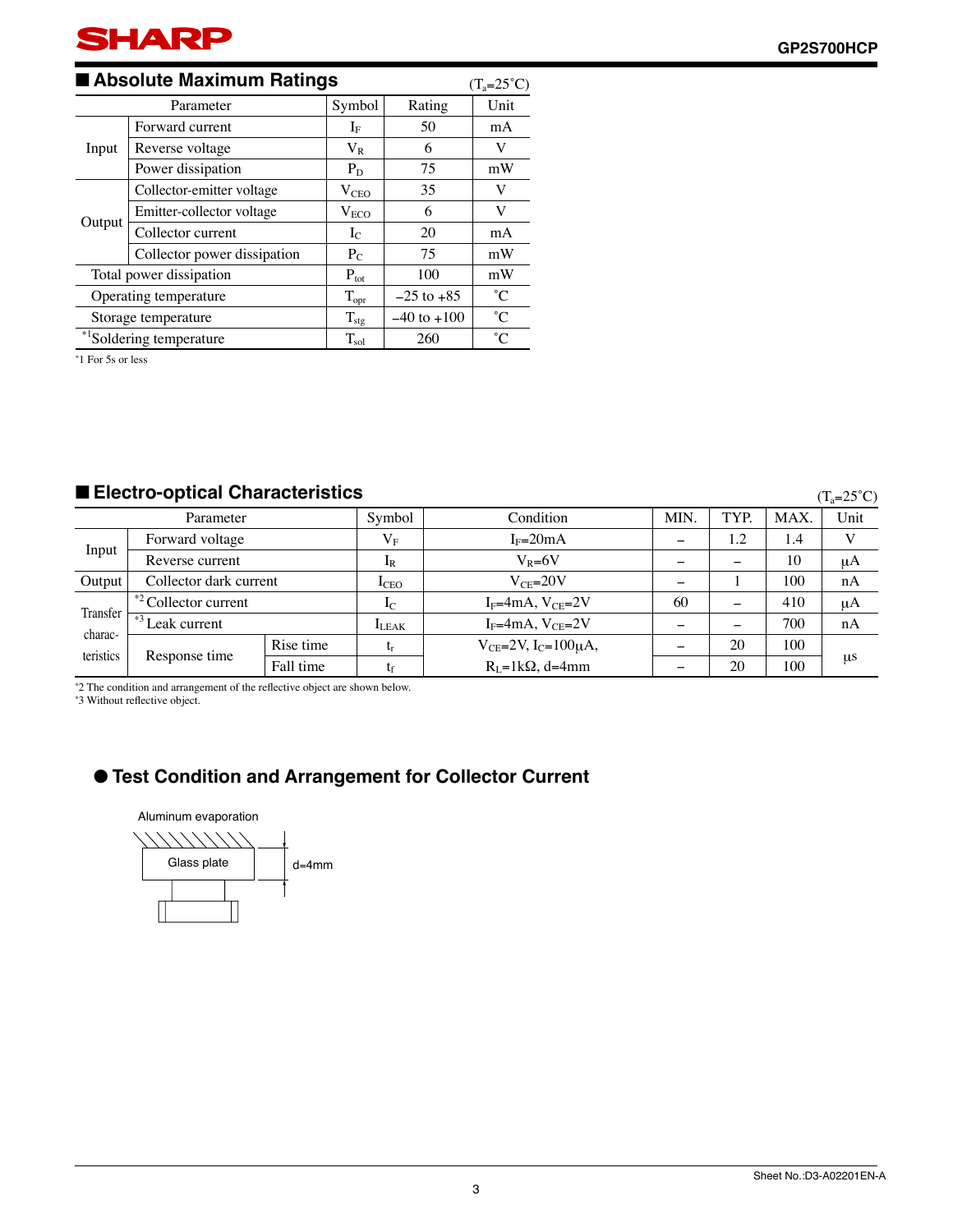

### Fig.1 Forward Current vs. Ambient Fig.2 Collector Power Dissipation vs.





### **Fig.3 Forward Current vs. Forward Voltage Fig.4 Collector Current vs.**







**Temperature Community Community Community Community Community Community Community Community Community Community** 



# **Forward Current**



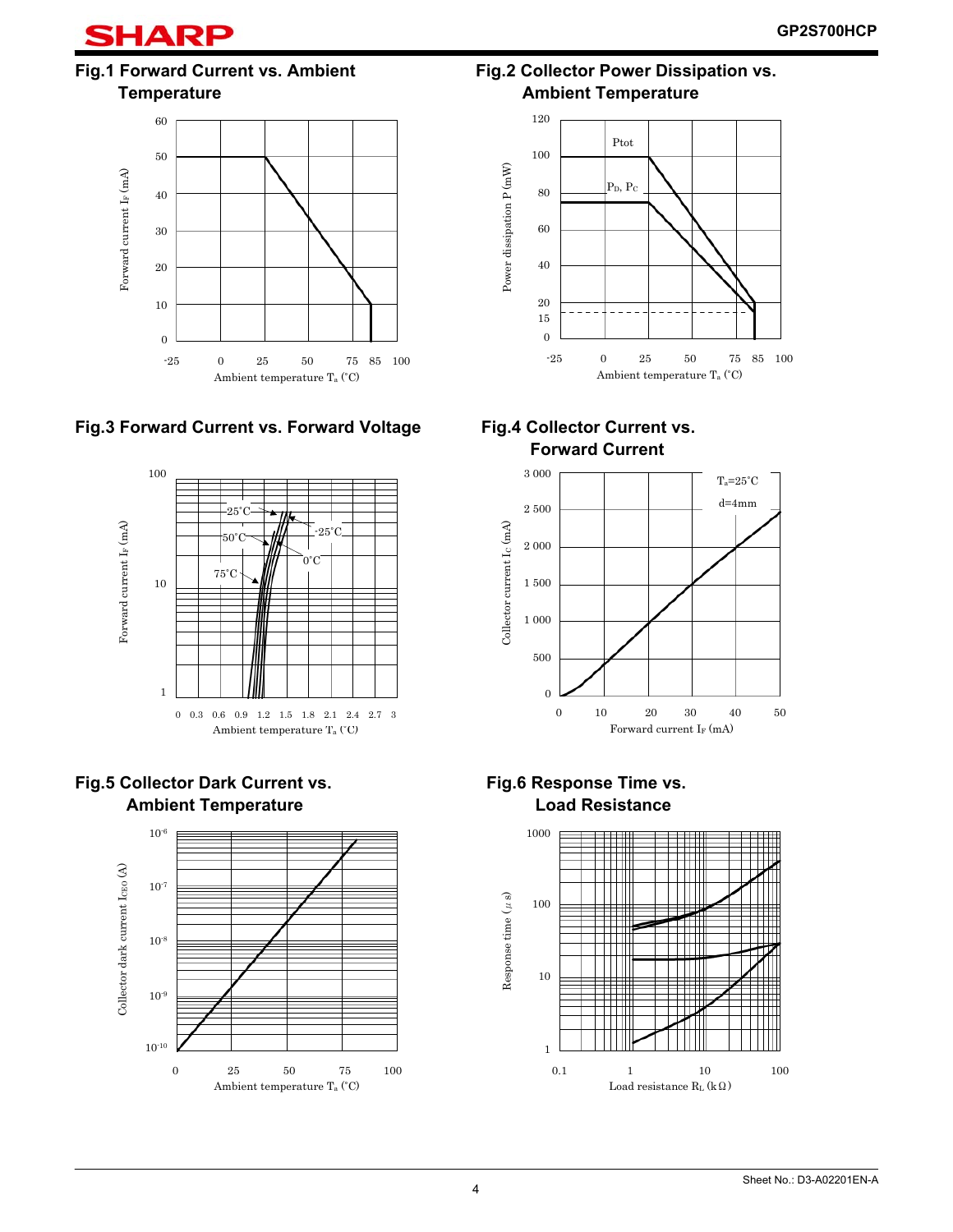

**Fig.7 Test Circuit for Response Time Fig.8 Relative Collector Current vs. Distance** 





### **Fig.9 Relative Collector Current vs. Ambient Temperature**



Remarks : Please be aware that all data in the graph are just for reference and not for guarantee.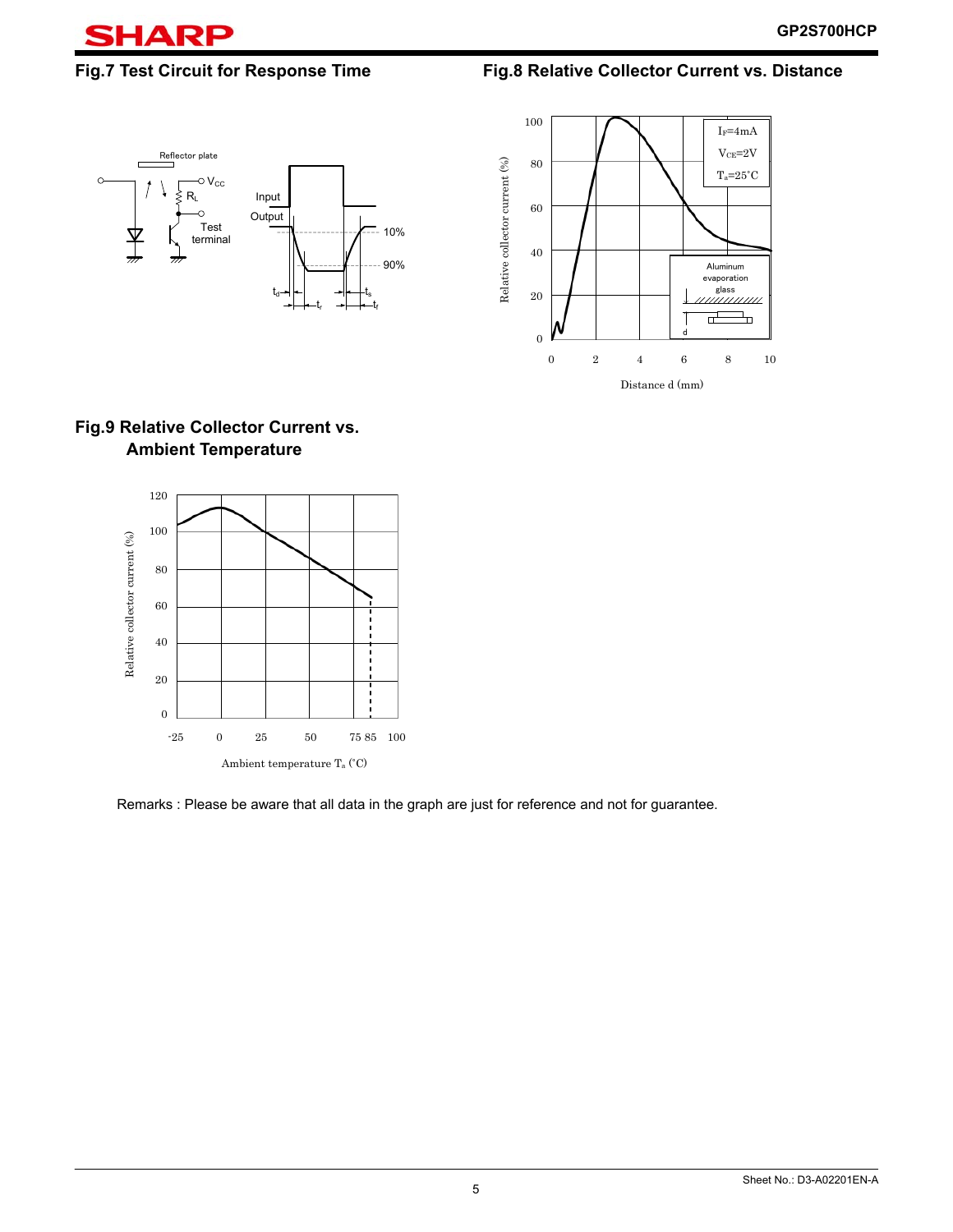## SHARP

### ■**Design Considerations**

### ● **Design guide**

1) Regarding to prevation of malfunction

To prevent photointerrupter from faulty operation caused by external light, do not set the detecting face to the external light. Also, if some other electronic components are located close to this device, false operation may occur.

(The light reflection caused by the other components may slip into the photodetecting portion of the device and if may cause false operation.)

2) Distance characteristic

 The distance between the photointerrupter and the object to be detected shall be determined the distance by referencing Fig.8 "Relative collector current vs. distance".

3) For wiring on a mounting PCB

To avoid possibility for short, please do not apply pattern wiring on the back side of the device.

4) Regarding to mounting this product

There is a possibility that the opaque molded resin portion may have a crack by force at mounting etc. Please use this product after well confirmation of conditions in your production line.

And please confirm the mounting workability beforehand when using the automatic mounting machine.

This product is not designed against irradiation and incorporates non-coherent IRED.

### ● **Degradation**

In the case of long term operation, please take the general IRED degradation (50% degradation over 5 years) into the design consideration.

### ● **Parts**

This product is assembled using the below parts.

• Light detector (qty. : 1)

| Category        | Material     | Maximum Sensitivity<br>wavelength (nm) | Sensitivity<br>wavelength (nm) | Response time $(us)$ |
|-----------------|--------------|----------------------------------------|--------------------------------|----------------------|
| Phototransister | Silicon (Si) | 930                                    | 700 to 1 200                   | 20                   |

### • Light emitter (qty. : 1)

| Material<br>Category                            |                         | Maximum light emitting<br>wavelength (nm) | I/O Frequency (MHz) |
|-------------------------------------------------|-------------------------|-------------------------------------------|---------------------|
| Infrared light emitting diode<br>(non-coherent) | Gallium arsenide (GaAs) | 950                                       |                     |

### • Material

| Case              | PCB               | Lead frame plating |  |  |
|-------------------|-------------------|--------------------|--|--|
| Black epoxy resin | Glass epoxy resin | Au plating         |  |  |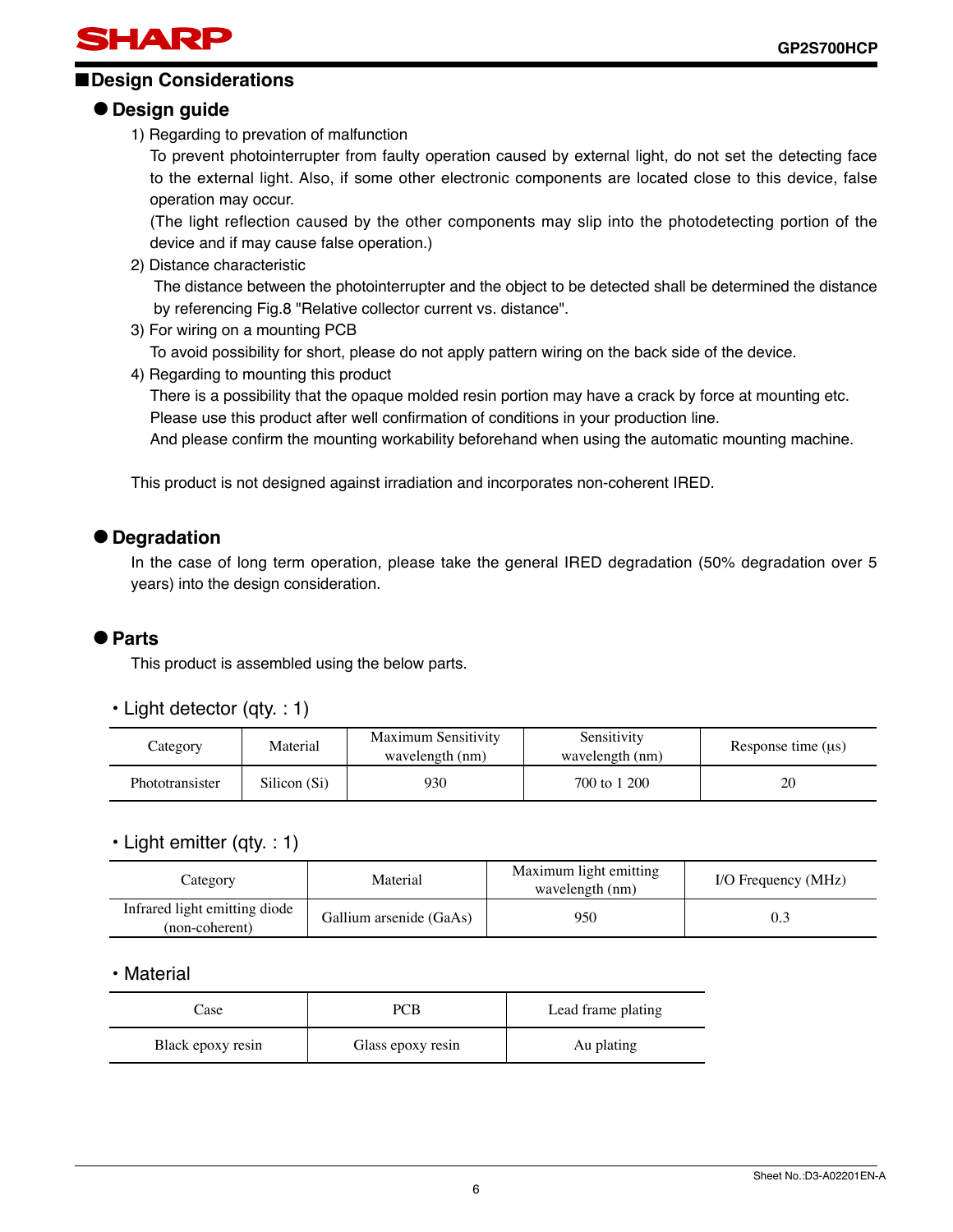

● **Recommended pattern** 

(Unit : mm)



measure tolerance : ±0.1



area : Please do not apply the pattern wiring to avoid the possibility of short circuit.

Regarding amount of solder, if there is solder leakage in terminal wiring pattern between PCB and housing main body, the reliability will be deteriorated.

Please check the proper amount of solder in advance not to have solder leakage into terminal wiring pattern between PCB and housing main body.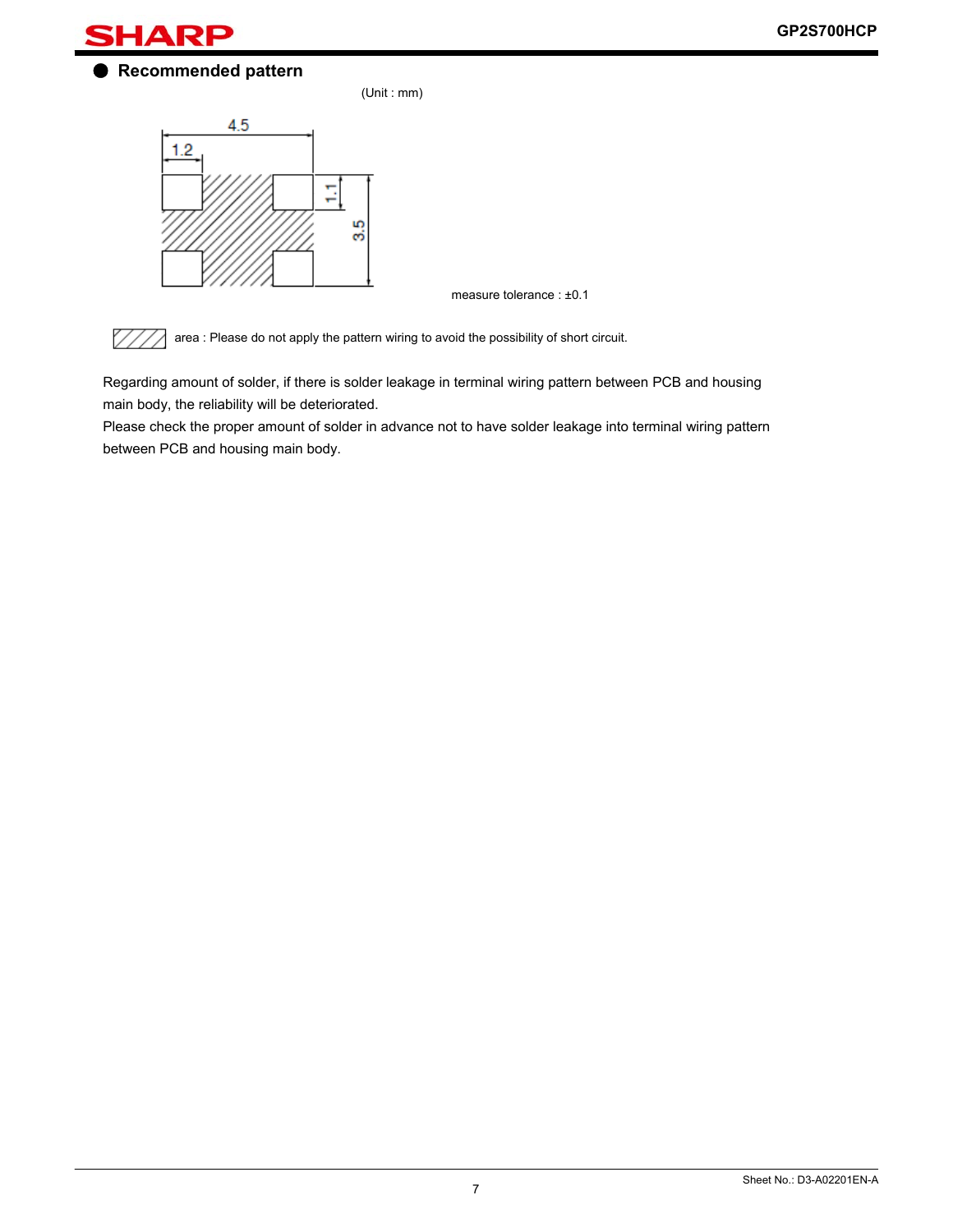## **SHARP**

### ■ Manufacturing Guidelines

### ● **Storage and management after open**

Storage condition

Storage temp.: 5 to 30˚C, Storage humidity : 70%RH or less at regular packaging.

### Treatment after opening the moisture-proof package

After opening, you should mount the products while keeping them on the condition of 5 to 25˚C and 60%RH or less in humidity within 2 days.

After opening the bag once even if the prolonged storage is necessary, you should mount the products within two weeks.

And when you store the rest of products you should put into a DRY BOX. Otherwise after the rest of products and silicagel are sealed up again, you should keep them under the condition of 5 to 30˚C and 70%RH or less in humidity.

### Baking before mounting

When the above-mentioned storage method could not be executed, please process the baking treatment before mounting the products.

However the baking treatment is permitted within one time.

Recommended condition : 125˚C, 16 to 24 hours

∗Do not process the baking treatment with the product wrapped. When the baking treatment processing, you should move the products to a metallic tray or fix temporarily the products to substrate.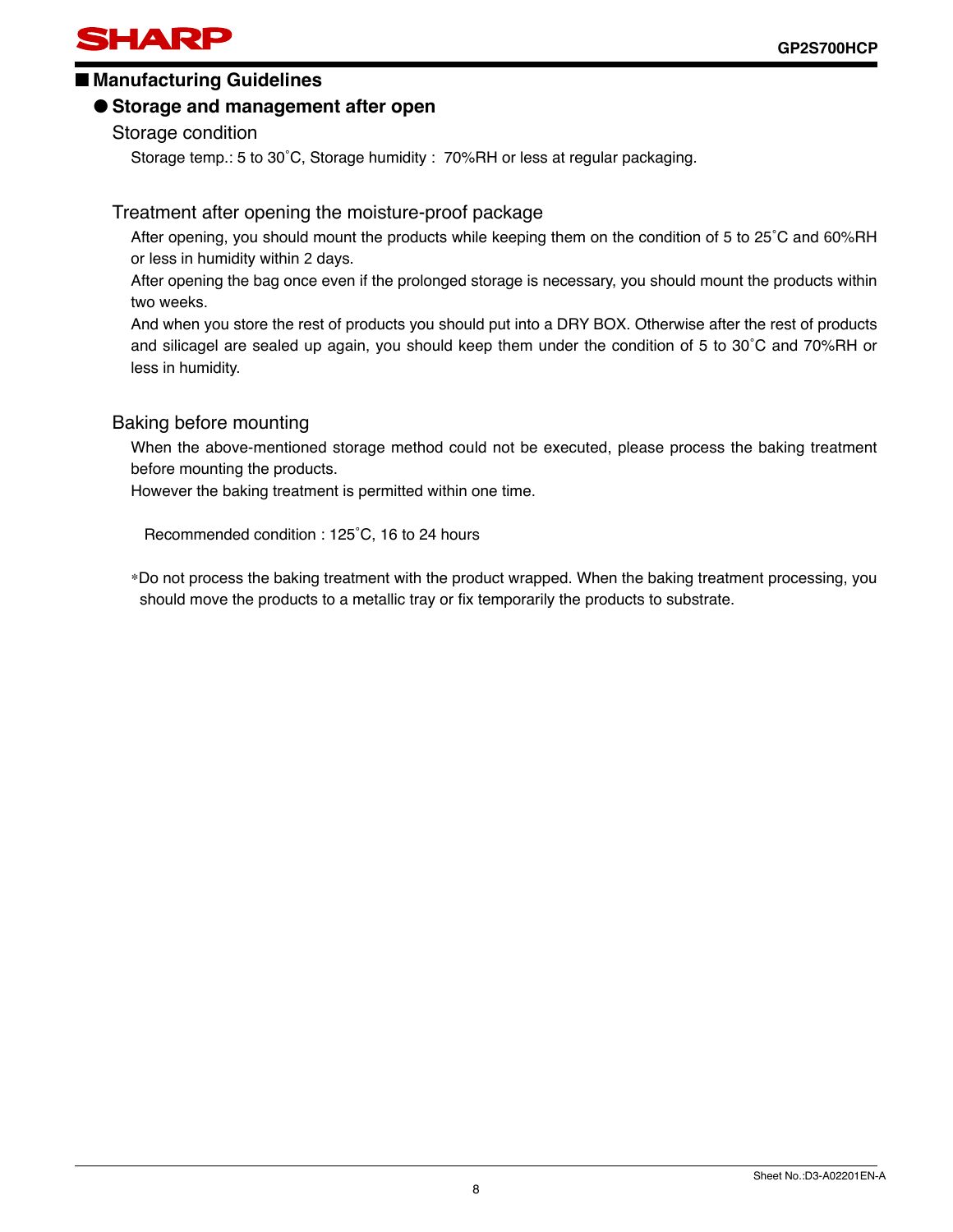

### ● **Soldering Method**

Reflow Soldering:

Reflow soldering should follow the temperature profile shown below. Soldering should not exceed the curve of temperature profile and time. Please solder within one time.



### Other notice

Please take care not to let any external force exert on lead pins.

Please test the soldering method in actual condition and make sure the soldering works fine, since the impact on the junction between the device and PCB varies depending on the cooling and soldering conditions.

### ● **Cleaning instructions**

Solvent cleaning :

Solvent temperature should be 45˚C or below. Immersion time should be 3 minutes or less.

### Ultrasonic cleaning :

Do not execute ultrasonic cleaning.

### Recommended solvent materials :

Ethyl alcohol, Methyl alcohol and Isopropyl alcohol.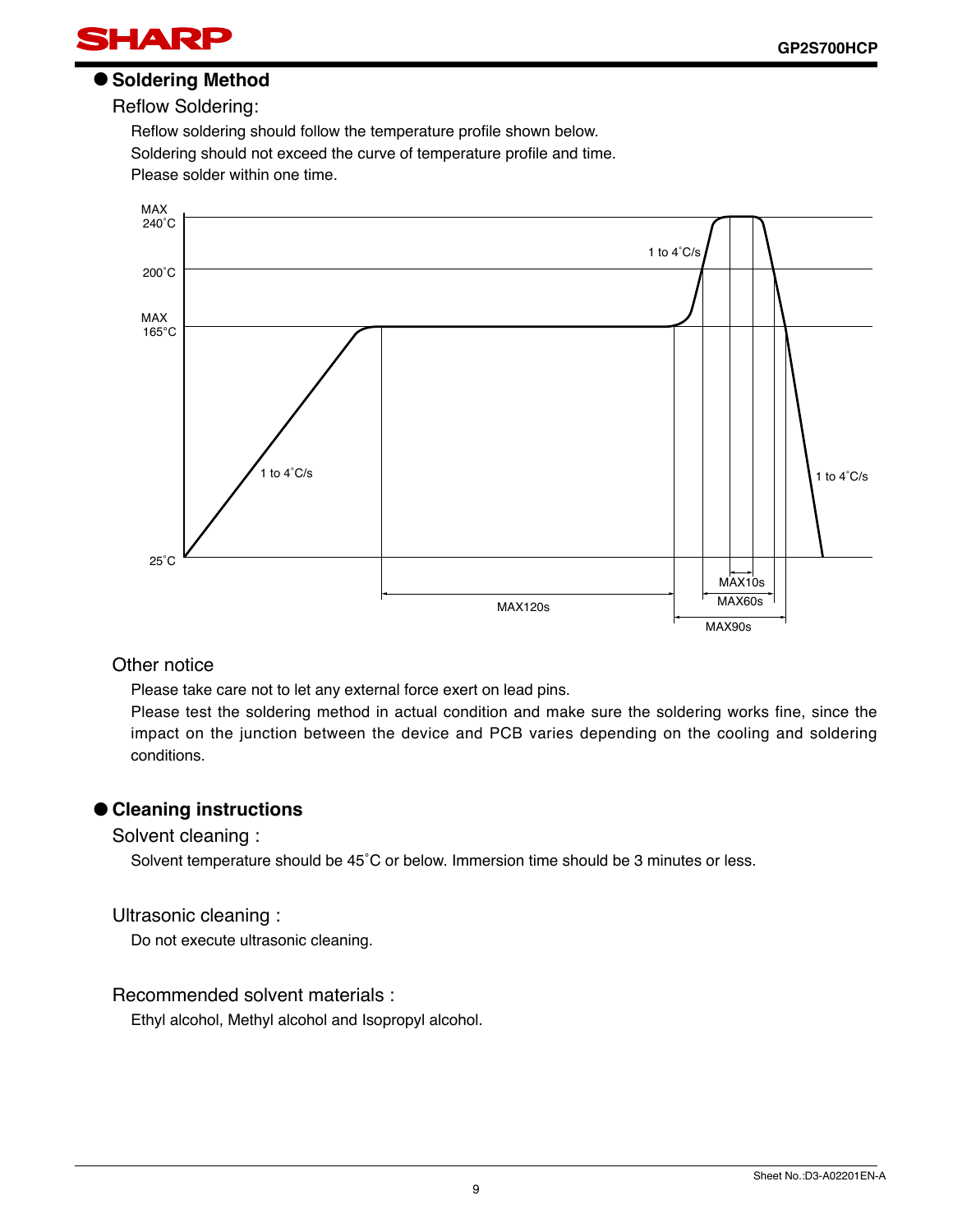## HARP

### ● **Presence of ODC**

This product shall not contain the following materials.

And they are not used in the production process for this product.

Regulation substances : CFCs, Halon, Carbon tetrachloride, 1.1.1-Trichloroethane (Methylchloroform)

Specific brominated flame retardants such as the PBBOs and PBBs are not used in this product at all.

This product shall not contain the following materials banned in the RoHS Directive (2002/95/EC). •Lead, Mercury, Cadmium, Hexavalent chromium, Polybrominated biphenyls (PBB), Polybrominated diphenyl ethers (PBDE).

 Content of six substances specified in Management Methods for Control of Pollution Caused by Electronic Information Products Regulation (Chinese : 电子信息产品污染控制管理办法).

|                  |              |                 |                         | Toxic and hazardous substances        |                                      |                                             |  |
|------------------|--------------|-----------------|-------------------------|---------------------------------------|--------------------------------------|---------------------------------------------|--|
| Category         | Lead<br>(Pb) | Mercury<br>(Hg) | Cadmium<br>(Cd)         | Hexavalent<br>chromium<br>$(Cr^{6+})$ | Polybrominated<br>biphenyls<br>(PBB) | Polybrominated<br>diphenyl ethers<br>(PBDE) |  |
| Photointerrupter |              |                 | $\overline{\mathbf{v}}$ | ✓                                     |                                      |                                             |  |

 $\checkmark$  : indicates that the content of the toxic and hazardous substance in all the homogeneous materials of the part is below the concentration limit requirement as described in SJ/T 11363-2006 standard.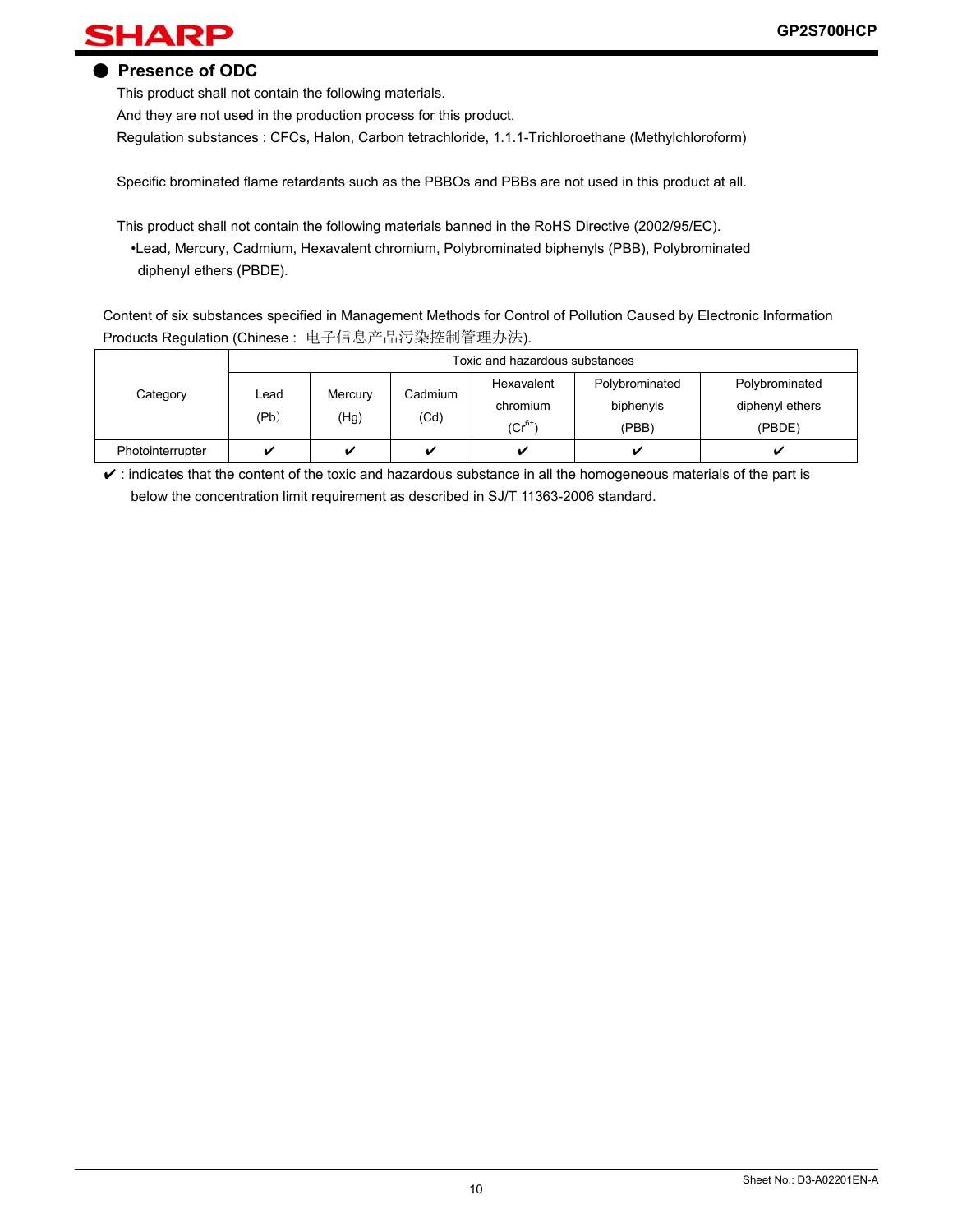HARP

### ■ **Package specification** ● **Tape and Reel package**

Package materials Reel : PS

### Package method

1 000 pcs of products shall be packaged in a reel. One reed is endased in aluminum laminated bag. After sealing up the bag, it encased in one case (5 bags/case).

Carrier tape structure and Dimensions



| (Unit<br><b>Dimension List</b><br>: mm) |                  |                 |                  |              |              |                                           |                |
|-----------------------------------------|------------------|-----------------|------------------|--------------|--------------|-------------------------------------------|----------------|
|                                         |                  |                 |                  |              |              |                                           |                |
| 12 <sup>±0.3</sup>                      | $5.5^{\pm 0.05}$ | $.75^{\pm0.1}$  | $R^{\pm 0.1}$    | $4^{\pm0.1}$ | $2^{t0.1}$   | $\Phi$ 1.55 $^{\pm 0.05}$                 | $5.2^{\pm0.1}$ |
|                                         |                  |                 |                  | М            |              |                                           |                |
| $3.2^{+8.2}$                            | $2.2^{\pm 0.1}$  | 1 $2^{\pm 0.1}$ | $0.3^{\pm 0.05}$ | $6.3^{+0.1}$ | $4.2^{+0.2}$ | $\Phi$ 1.6 <sup><math>\pm</math>0.1</sup> |                |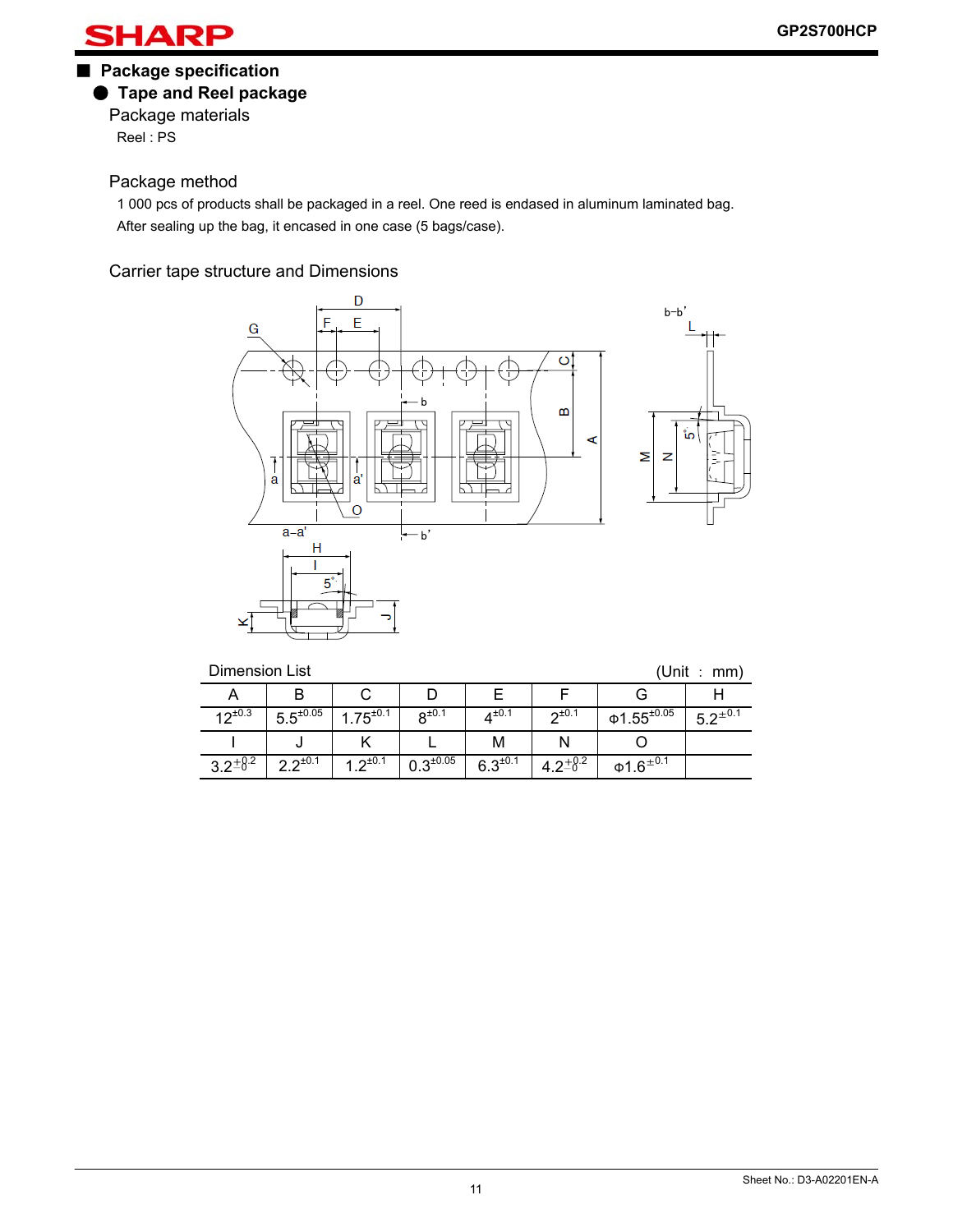### SHAI R

### Reel structure and Dimensions



| Dimension List      |                  |                    | (Unit : mm)               |  |  |
|---------------------|------------------|--------------------|---------------------------|--|--|
|                     |                  | r.                 |                           |  |  |
| $180^{+1.5}$        | $13^{\pm 1.0}$   | $60^{+0.5}_{-0.5}$ | $\Phi$ 13 <sup>±0.2</sup> |  |  |
| e                   |                  |                    |                           |  |  |
| $\Phi 21^{\pm 0.8}$ | $15.4^{\pm 1.0}$ | $2^{+0.3}_{-0.3}$  |                           |  |  |

### Direction of product insertion



[Packing : 1 000pcs/reel]

### Storage method

Storage conditions should follow the condition shown below. Storage temperature : 5 to 30°C Storage hunidity : 70%RH or less